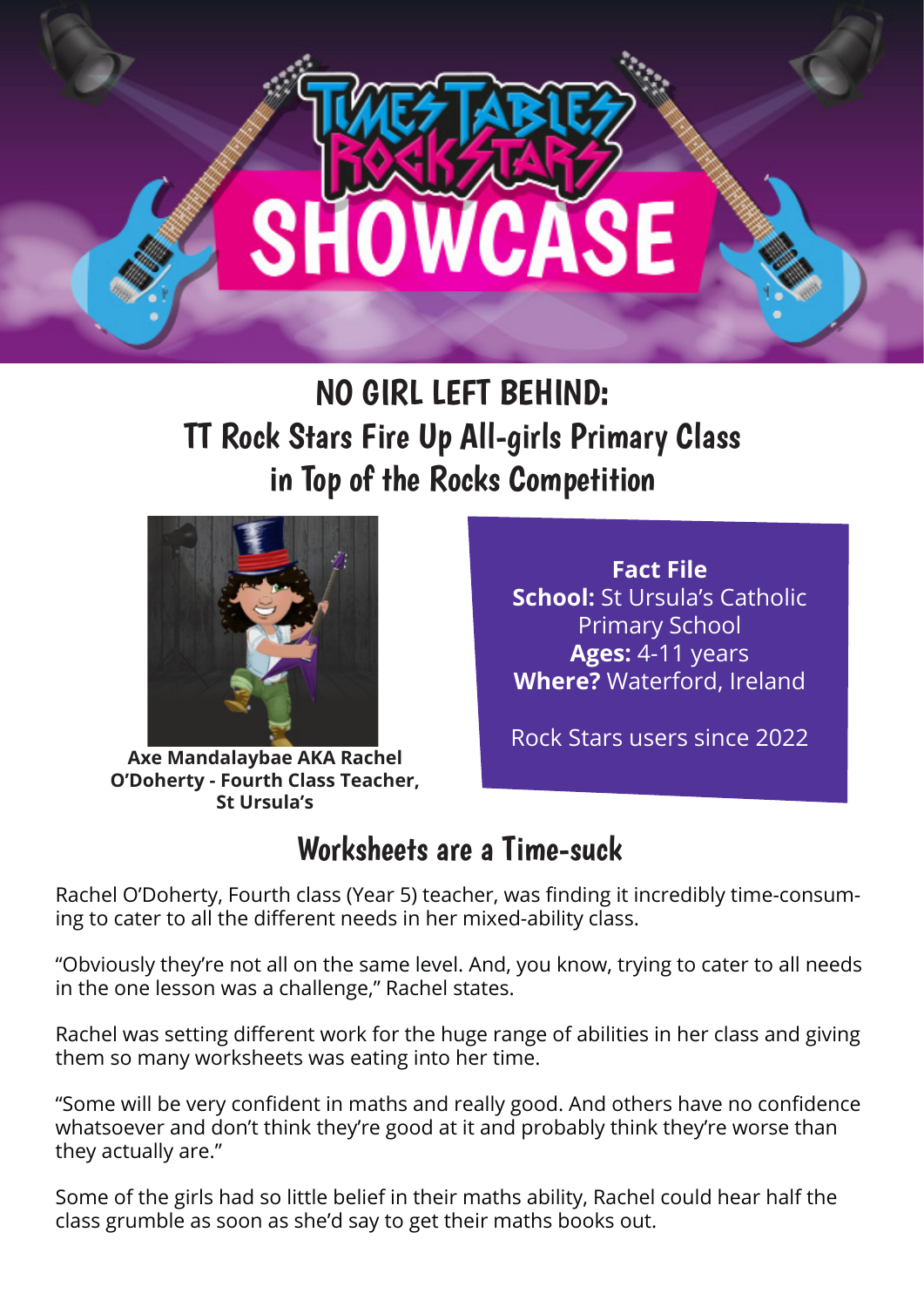## "It's beneficial and worthwhile."

Inwardly, Rachel would groan at the thought of having to create another different fun lesson to keep her girls engaged.

Rachel could have taken the grumbles in her maths lesson to be a reflection on her teaching, but she knew better…

She knew it was the children's confidence and belief in themselves.

So when Waterford Libraries offered her the opportunity for her class to benefit from Times Tables Rock Stars, she jumped at the chance.

Waterford Libraries received a grant to spend on numeracy resources and chose to provide a number of TT Rock Stars subscriptions to schools in the area.

Once a week, Rachel's class enjoys playing Times Tables Rock Stars on iPads as part of their lesson.

"They go on themselves and they work at their own level. And then they can do it at home as well," Rachel said.

But it was the Top of the Rocks competition where Rachel saw a jump in enthusiasm…

"They were hugely motivated to do it. There was another school at the start that was ahead of us. And some of my girls are really competitive and, you know, really want to win so they were playing loads at home."

Rachel's class had the shared iPads for the whole 3 days of the competition. The girls loved it and Rachel did too.

"Also I could go on and see the leaderboard," making it super easy to see who in her class was benefitting the most.



Rachel has seen a massive increase in her students' confidence in times tables.

"Their recall of times tables is much quicker and obviously that helps with their maths too".

Rachel is delighted that the time has come to teach long multiplication…

She knows it's not going to be the hard slog that it can be with children who don't know their times tables.